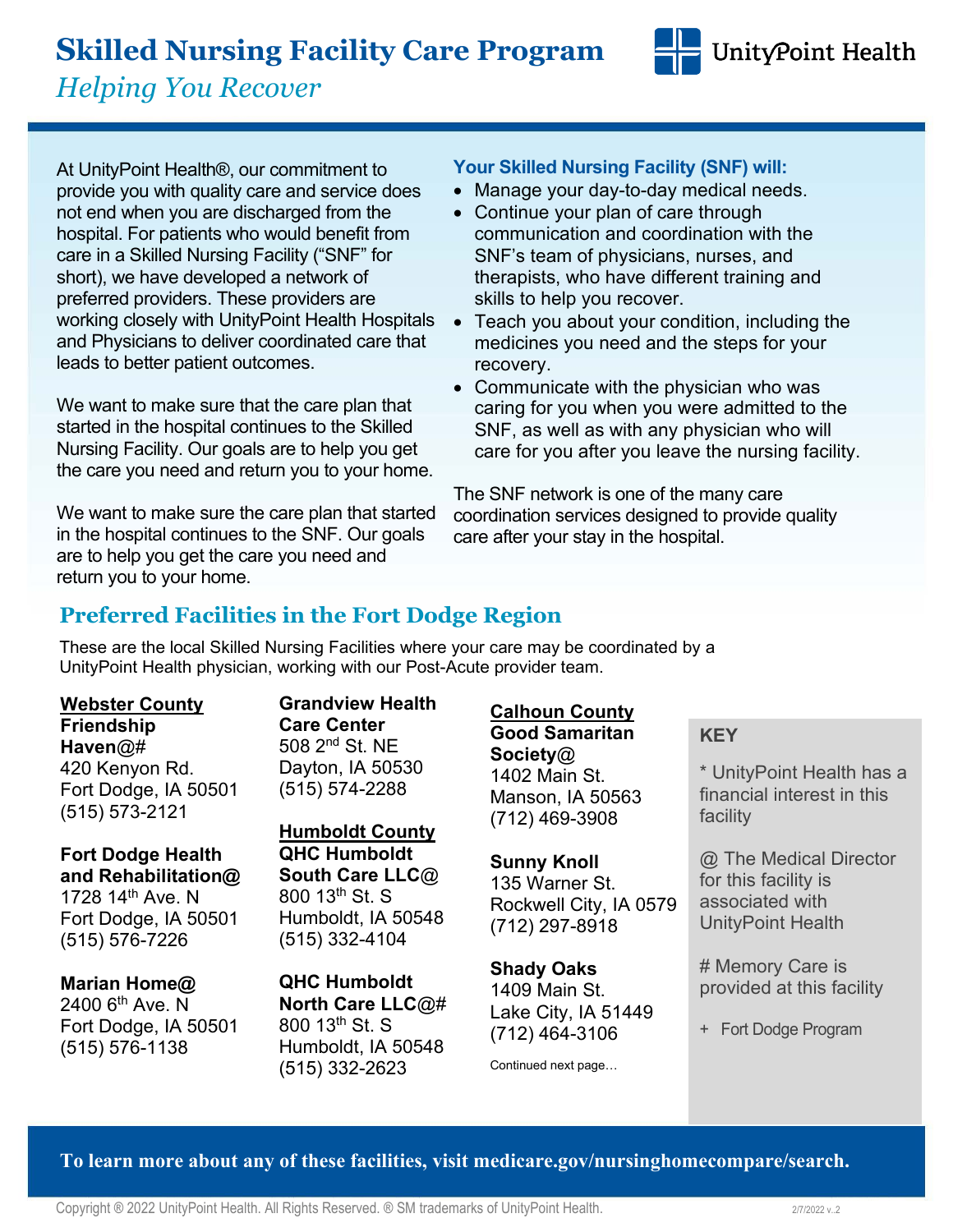## **Skilled Nursing Facility Care Program**

*Helping You Recover*



#### **Preferred Facilities in the Fort Dodge Region**

**Wright County Rotary Senior Living@** 620 SE  $5<sup>th</sup>$ Eagle Grove, IA 50533 (515) 488-5124

**Sac County Parkview Care Center**@# 601 Park Ave. Sac City, IA 50583 (712) 662-3818

#### **Twilight Acres**@

 $600$  West  $6<sup>th</sup>$  St. Wall Lake, IA 51466 (712) 664-2488

**Blackhawk Life Care Center**@ 73 West  $5<sup>th</sup>$  St. Lake View, IA 51450 (712) 657-8527 **Pocahontas County Pocahontas Manor**@ 700 NW 7th Pocahontas, IA 50574 (712) 845-4915

**Laurens Care Center**@ 304 East Veteran's Rd. Laurens, IA 50554 (712) 845-4915

**Buena Vista County Methodist Manor**@ 1206 West 4<sup>th</sup> St. Storm Lake, IA 50588 (712) 732-1120

**Pleasant View Home** @ 410 Spruce St. Albert City, IA 50510 (712) 843-2238

**Outside of Immediate Service Area Accura Healthcare of Cherokee** 921 Riverview Dr. Cherokee, IA 51012 (712) 225-5724

#### **KEY**

\* UnityPoint Health has a financial interest in this facility

@ The Medical Director for this facility is associated with UnityPoint Health

# Memory Care is provided at this facility

+ Fort Dodge Program

#### **Non-Network Facilities**

It is important to know that you do not have to choose a UnityPoint Health Preferred Skilled Nursing Facility. Below is a list of area facilities that are not part of our network. The places listed below do not have the UnityPoint Health Skilled Nursing Facility Care program and do not have the coordination of care program.

#### **Buena Vista County Buena Vista Regional Hospital**

1525 W.  $5^{th}$  St. Storm Lake, IA 50588 (712) 732-4030

#### **Calhoun County Stewart Memorial Hospital** 1301 W Main St. Lake City, IA 51449 (712) 464-3171

**Good Samaritan Society, Newell** 415 West Hi-way 7

Newell, IA 50568 (712) 272-3327

i

#### **Hawkeye Care Center** 702 Blake St. Sioux Rapids, IA50585 (712) 283-2302

**Accura Health Care of Pomeroy**

303 E  $7<sup>th</sup>$  St. Pomeroy, IA 50575 (712) 468-2241

#### **Carroll County**

**Accura Health Care of Carroll** 2241 NW St. Carroll, 51401 (712) 792-9284

#### **St. Anthony's Hospital**

311 South Clark St. Carroll, IA 51401 (712) 792-9281

#### **Regency Park**

500 East Valley Dr. Carroll, IA 51401 (712) 792-9281

**Thomas Rest Haven** 217 Main St. Coon Rapids, IA 50058 (712) 999-2253

**Humboldt County Humboldt County Memorial Hospital** 1000 15<sup>th</sup> Street N. Humboldt, IA 50548 (515) 332-2623

Continued next page…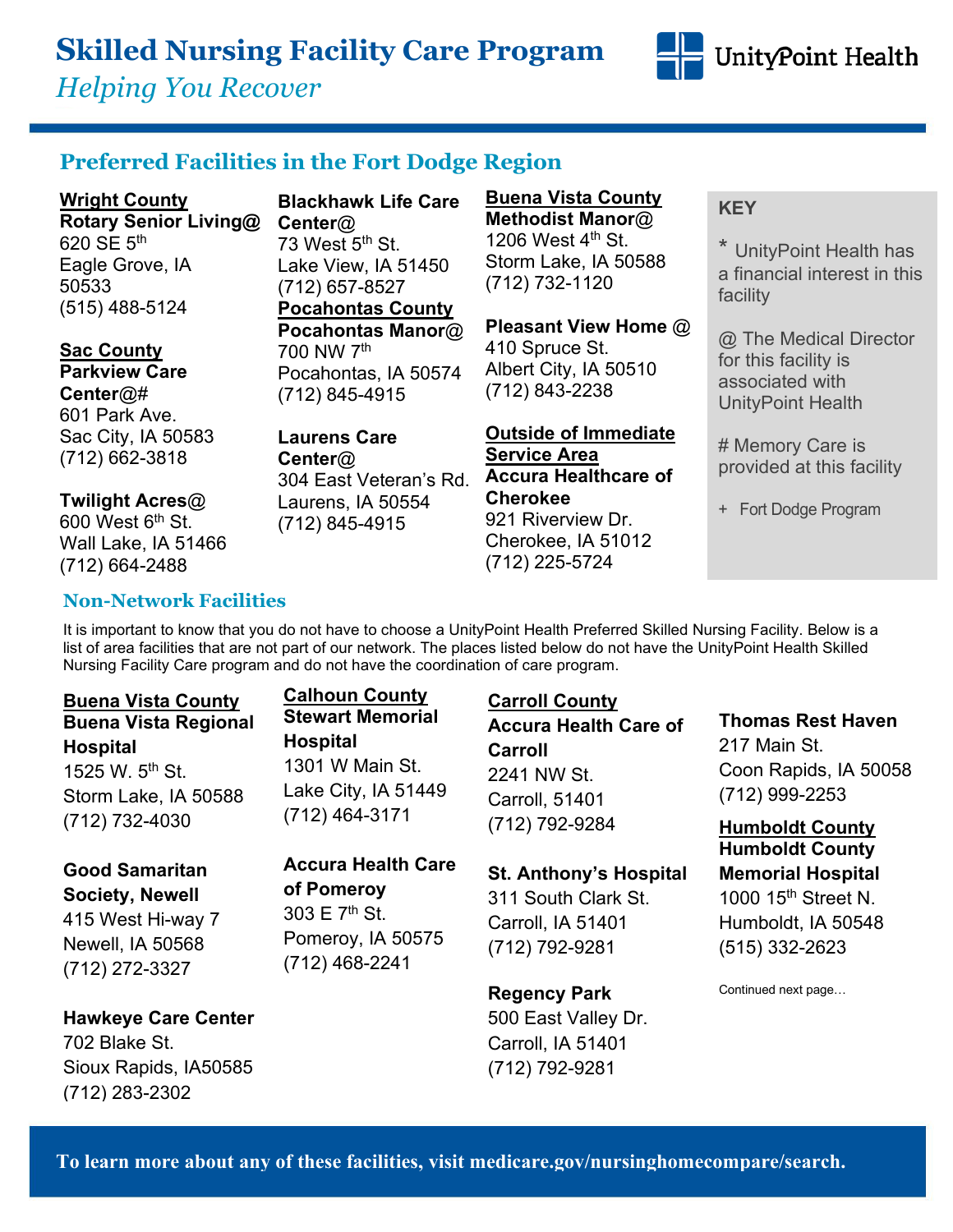# **Skilled Nursing Facility Care Program** *Helping You Recover*



#### **Non-Network Facilities**

It is important to know that you do not have to choose a UnityPoint Health Preferred Skilled Nursing Facility. Below is a list of area facilities that are not part of our network. The places listed below do not have the UnityPoint Health Skilled Nursing Facility Care program and do not have the coordination of care program.

#### **Hamilton County**

**Van Diest Medical Center**

2350 Hospital Dr. Webster City, IA 50595 (515) 832-9400

#### **Crestview Nursing and Rehabilitation**

2401 Des Moines St. Webster City, IA 50595 (515) 832-2727

#### **Southfield Wellness Community**

2416 Des Moines St. Webster City, IA 50595 (515) 832-3881

#### **Kossuth County Kossuth Regional Health Center**

1515 South Phillips St. Algona, IA 50511 (515) 295-2451

#### **Algona Manor Care Center**

2221 East McGregor St. Algona, IA 50511 (515) 295-3505

**Good Samaritan Society - Algona**

412 West Kennedy St. Algona, IA 50511 (515) 295-5572

**Titonka Care Center** 312 1st Ave. NW Titonka, IA 50480 (515) 928-2600

**Accura Health Care of Bancroft** 546 East Ramsey Bancroft, IA 50517 (515) 885-2463

#### **Palo Alto County**

**Emmetsburg Care Center** 2405 21st St. Emmetsburg, IA 50536 (712) 852-4266

#### **Lakeside Lutheran Home**

301 North Lawler St. Emmetsburg, IA 50536 (712) 852-4266

**Ruthven Community Care Center** 2701 East Mitchell St. Ruthven, IA 51358 (712) 837-5411

**West Bend Health and Rehabilitation**  203 Fourth St. NW West Bend, IA 50597 (515) 887-4071

#### **Pocahontas County Pocahontas County Hospital** 606 Northwest 7th St.

Pocahontas, IA 50574 (712) 335-3501

#### **Fonda Specialty Care**

607 N Queen St. Fonda, IA 50540 (712) 288-4441

#### **Sac County**

**Loring Hospital**  211 Highland Ave. Sac City, IA 50583 (712) 662-7105

**Odebolt Specialty Care** 801 South Des Moines St. Odebolt, IA 51458

(712) 668-4867

#### **Webster County QHC Villa Care Center** 271 10<sup>th</sup> Ave. N Fort Dodge, IA 50501 (515) 576-7525

**Aspire of Gowrie** 1808 Main St. Gowrie, IA 50543 (515) 352-3912

#### **Wright County Iowa Specialty Hospital** 1316 South Main St. Clarion, IA 50525 (515) 532-2811

**Clarion Wellness and Rehabilitation Center** 110 13th Ave SW Clarion, IA 50525

(515) 532-2893

## **Rehabilitation Center of Belmond**

1107 Seventh St. NE Belmond, IA 50421 (641) 444-3915

#### **KEY**

\* UnityPoint Health has a financial interest in this facility

@ The Medical Director for this facility is associated with UnityPoint Health

# Memory Care is provided at this facility

+ Fort Dodge Program

**To learn more about any of these facilities, visit medicare.gov/nursinghomecompare/search.**